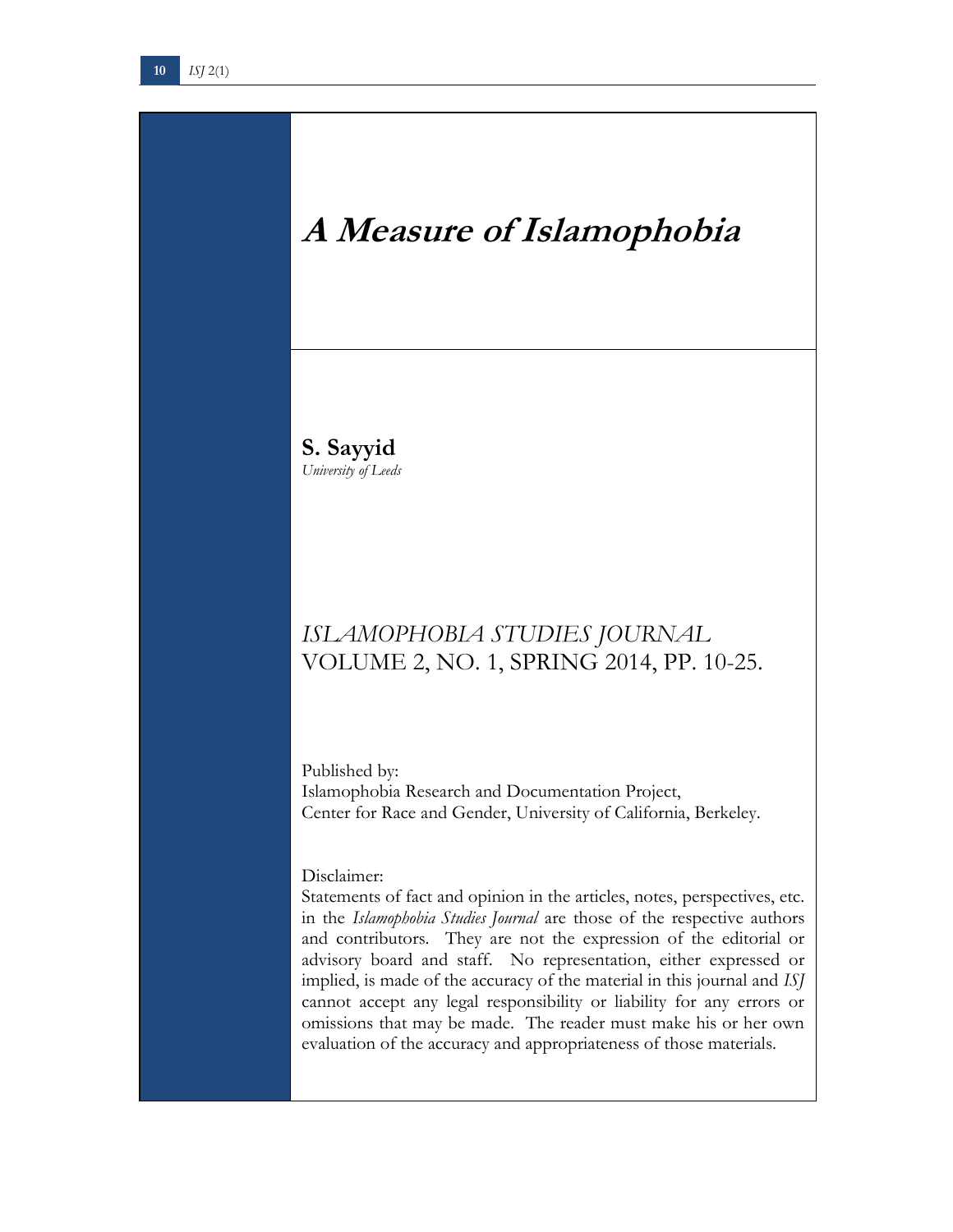# **A Measure of Islamophobia**

# **S. Sayyid**

*University of Leeds*

The growing literature on Islamophobia is dominated by empirical studies, the analysis of media representations and socio-psychological approaches, while many of these studies have been valuable in illustrating the range of expressions of Islamophobia; they have been less successful in understanding the phenomena, and mapping its relationship with other forms of discriminatory practices such as racism and anti-Semitism. This article presents a conceptual examination of the category of Islamophobia and the work it is called upon to do in contemporary debates, as prelude to a discussion about what a theorization of this concept could contribute to the field of social analysis and policy.

## *INTRODUCTION*

There is a film that I saw once or twice called *Things to Do in Denver When You're Dead*  (1995)*.* Maybe it was an in-flight movie or on late night TV. What I remember about it, though, is the criminal argot that the filmmakers invented for the demimonde characters of the movie to use. This decision to invent a new slang always struck me as rather curious, since there already exists a rich and well-known slang familiar to audiences of American gangster movies.1 So why did the filmmakers think it was worthwhile investing in a new vocabulary? The invention of a vocabulary is only useful if it does some work, in other words, if it makes some difference to our practice, if it allows us to say and do things that we could not do previously. The invention of a gangster argot specific to *Things to Do in Denver* has the effect of placing the movie in a kind of never-never land of crime, turning a rather mundane story into something like a parable or a myth, in which Denver is not really an identifiable place and the characters not really people. In the world of *Things to Do in Denver When You're Dead* there is phrase that characters use frequently: "Give it a name...". This phrase is used as means of demanding an answer for any query.

Islamophobia is a concept that emerges precisely to do the work that categories like racism were not doing. It names something that needs to be named. Its continual circulation in public debate testifies to ways in which it hints at something that needs to be addressed. What it names, of course, remains a matter of dispute. This dispute has two sources: philosophical and political. By philosophical I mean that there is lack of clarity about the concept of Islamophobia. Any review of the growing literature on Islamophobia will show that it is dominated by empirical studies, by analysis of media representations and sociopsychological approaches. These ontic studies of Islamophobia do not (and cannot address) the ontology of the category. They cannot provide us with a theoretical clarification. By political I mean that the dispute about Islamophobia is not due to simply its conceptual lack of clarity, but also with the way it appears in a contested field where questions about national security, social cohesion and cultural belonging are played out. It is this field in which the relationship between national majorities and the post-colonial, ethnically marked minorities is being forged.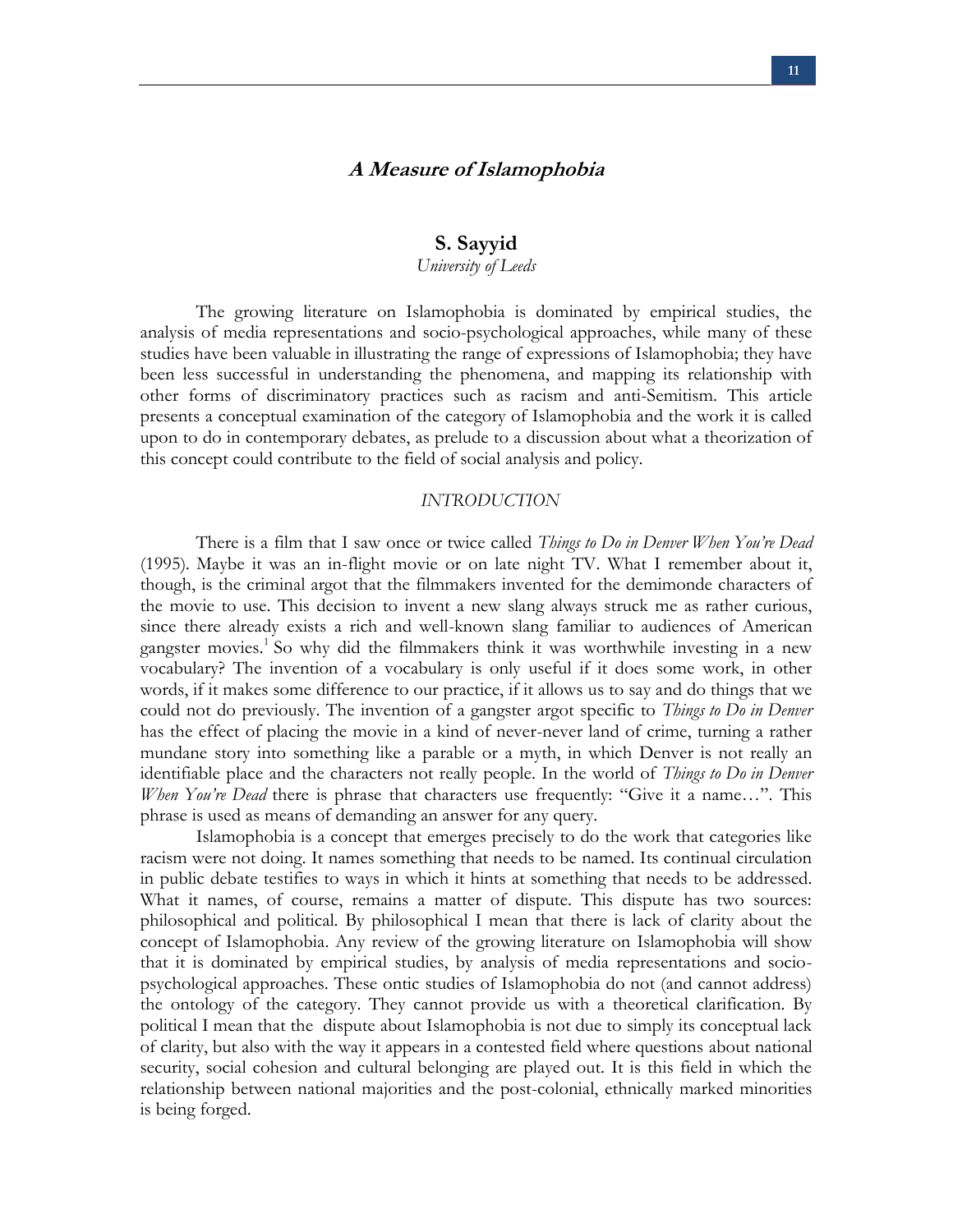In other words, Islamophobia is rejected not only because there may be a disagreement about whether a particular practice or behavior meets the criterion of what constitutes Islamophobia, but also because there is a dispute that any such behavior could be considered to be Islamophobic, because the concept of Islamophobia lacks any validity. In what follows, I want to address what kind of phenomena are brought forth by giving them the name of Islamophobia, and what a theorization of this concept could contribute to the field of social analysis and policy.

The tension between policy and philosophy is expressed in a number of ways in social sciences: there is the common assertion that policy and philosophy belong to two distinct realms in which the abstract reasoning and complicated language of philosophers has nothing to add to the work of practical men and women dealing with complex social problems.

In this article I want to focus on one aspect of this general problem: that is, the production of "action-able knowledge", which is knowledge that policy makers, with sufficient political will and resources, could use to make things better. This is similar in a way to the classic "mirror for princes" literature, which existed in various historical civilizations, for example, Hellenic, Sinic and Indic. To give advice to the prince was the province of the philosopher, who would educate the prince in how to exercise what could be described as something akin to good governance. This conjoining of the speculative with the practical is what Aristotle described as *phronesis*. It is as contribution to phronetic social science that this examination of Islamophobia should be seen.<sup>2</sup> Specifically, I want to sketch out some of the possible ways in which we account for Islamophobia so that the exercise of accounting would be a prelude to its reduction.

## *DEFINING ISLAMOPHOBIA*

Discussions about the legitimacy of Islamophobia take place in the context of various mobilizations and confrontations centered on the figure of the Muslim. These range from the series of "moral panics" that seem to regularly sweep over mainly Western plutocracies, but also other places in the world in which some cherished universal (or Western) values are threatened by the actions of Muslims (or their extremist fringes). These are values—such as the freedom of expression, gender equality or tolerance—most often brought into play as being threatened by actions of "some" Muslims.<sup>3</sup>

As a term, Islamophobia has a number of iterations: more consistently developed in French, in the colonial context and around the 1920s in particular. It appears somewhat more sporadically as used in English, with the occasional reference, such as Edward Said's 1985 reconsideration of *Orientalism*, before its enduring appearance in 1997 in the Runnymede report. The latter makes no reference to its early formulations, giving the impression that it is a neologism without any historical depth and completely inspired by the contingencies of "race relations" in Britain.<sup>4</sup> In particular, the context for the report is given as mobilizations against the publication of *The Satanic Verses* and the emergence of a Muslim political subject. Conventional uses of Islamophobia, at least in the Anglophonic world, follow the lead of the Runnymede Trust report of 1997. The concept of Islamophobia that appeared in its pages was one that was defined in terms of eight constituent parts. These components ranged from perceptions of Islam as an unchanging monolith, to the view of its inherent violent nature and its fundamental inferiority to the West. Six of the eight components refer to Islam, and the other two refer to Muslims. Muslims are seen as subject to Islamophobia primarily through the transference of hostility to Islam and the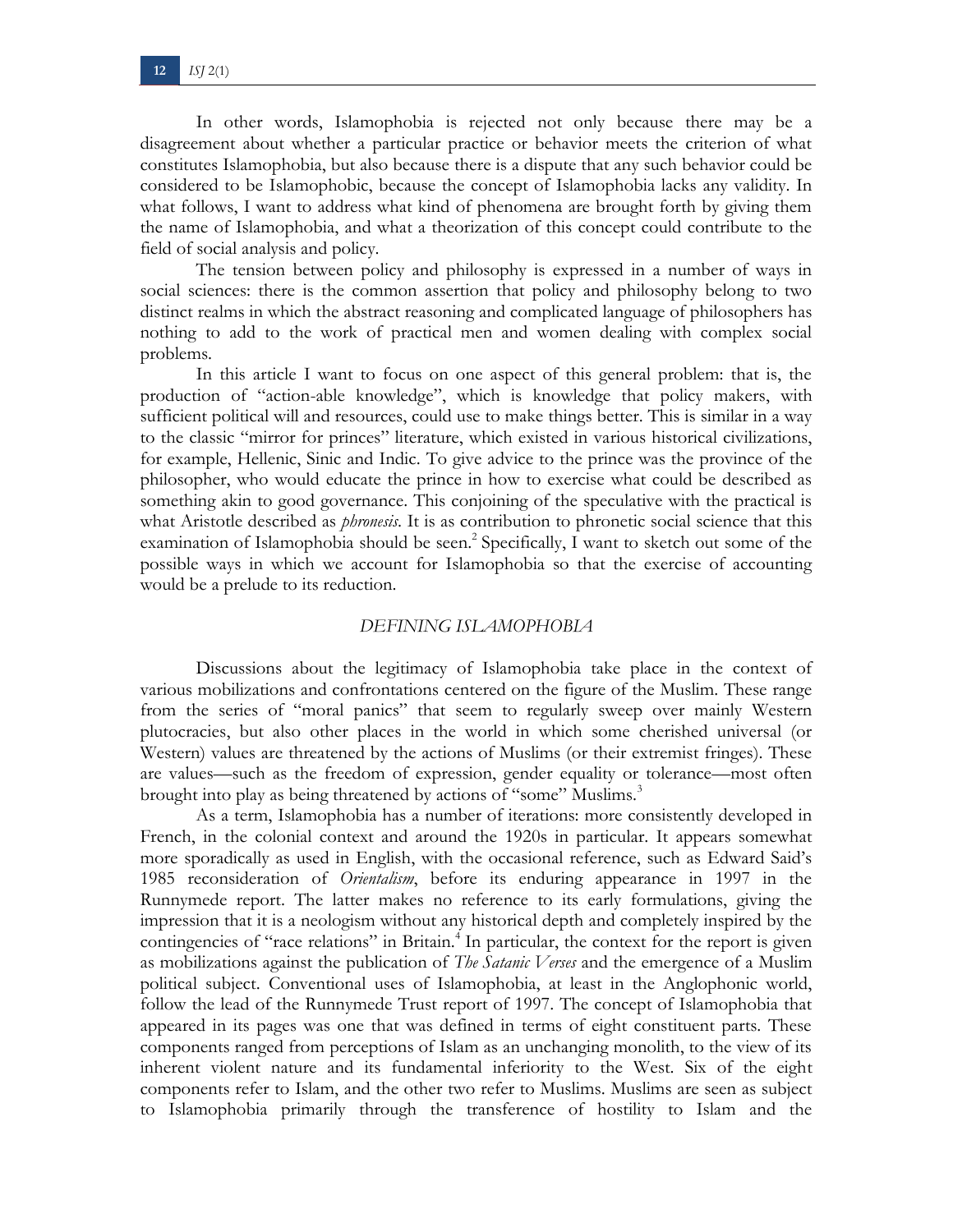naturalization of that hostility. This definition combines insights from the critique of Orientalism (in particular the Orientalist characterization of Islam) to ideas of racism in Britain that focus on the unjust discriminatory practices directed at ethnically subordinated socio-historical groups. It is possible to read in the Runnymede report, a conceptualization of Islamophobia as a product of the articulation between Orientalism and racism. The report does this by surreptitiously (and perhaps inadvertently) confirming the emergence of new political subjectivity into the discourse of British race relations: Muslim. By translating hostility to Islam into an hostility against those described as Muslims in contemporary society, one can see in the report an implicit recognition of the racialization of Muslims.<sup>5</sup>

Scholars of racism had already moved to the understanding that racism was not predicated on the existence of race as understood in primarily biological terms, but rather that race was the product of the process of racialization. As such, a mix of elements including histories, cultures, geographies and bodies were articulated to forge "race" as the condition of possibility of the exercise of racism. The radicality of the Runnymede report was to point to the way in which religious affiliation could be a sufficient source of group formation. In the context of Britain's ethnoscape, which by the time of the publication of the report had come to be organized around three principal subject positions—White, Black and Asian—the introduction of a Muslim identity was disruptive. Muslims could be found along all the spectrum of ethnically subject positions in a significant number to subvert the racial logic of Britain's ethnoscapes. Contrary to the more frenzied charges of secularminded critics, the emergence of the category of Muslim was not imposed by the multiculturalist policies of the British state. Rather, its appearance in the pages of the Runnymede report was a reflection of the mobilization that had taken place in Britain against the publication of *The Satanic Verses* in 1989.<sup>6</sup>

This mobilization ruptured the immigrant imaginary that had governed the settlement and domestication of post-colonial migration to Britain.<sup>7</sup> It was a mobilization that was itself made possible by the phenomenon throughout the Muslim Ummah, in which Kemalist projects were shaken by Islamist advances (Sayyid 2003: 53-83). The conceptualization of Islamophobia that began to circulate in the wake of the Runnymede report shared a general understanding of racism that was positivist and saw racism as primarily a matter of attitudes and beliefs. Thus the report was unable to get across the subtlety of its formulation, and as such, Islamophobia emerged as a rather impoverished concept, uncertain and unclear about what work it was being asked to do. This enabled those who opposed the conceptualization of Islamophobia to see it as a portmanteau expression that had little purpose.

The opposition to Islamophobia has three overlapping strands. Firstly, it is argued that Islamophobia is not a valid category, since the phenomena it seeks to describe does not exist. That is, there is no significant specific discrimination against Muslims because they are Muslims.<sup>8</sup> Whatever discrimination or prejudice that may be said to exist against Muslims can be explained as racism—pure and simple—and as such does not require a special concept. Secondly, there are the set of arguments that maintain the deployment of Islamophobia is a means of stifling debate and free expression. In other words, Islamophobia is (to use popular expression) seen as another sign of "political correctness gone mad". Thirdly, it is argued that Islamophobia is a legitimate response to the threat, or perceptions of threat, produced by the radicalization of a significant number of Muslims.

What a term comes to mean is related to how it is used, how it is embedded in cultural practices and, in other words, the language game played around the term in question. For a concept as contested as Islamophobia, this means that the politics around its use are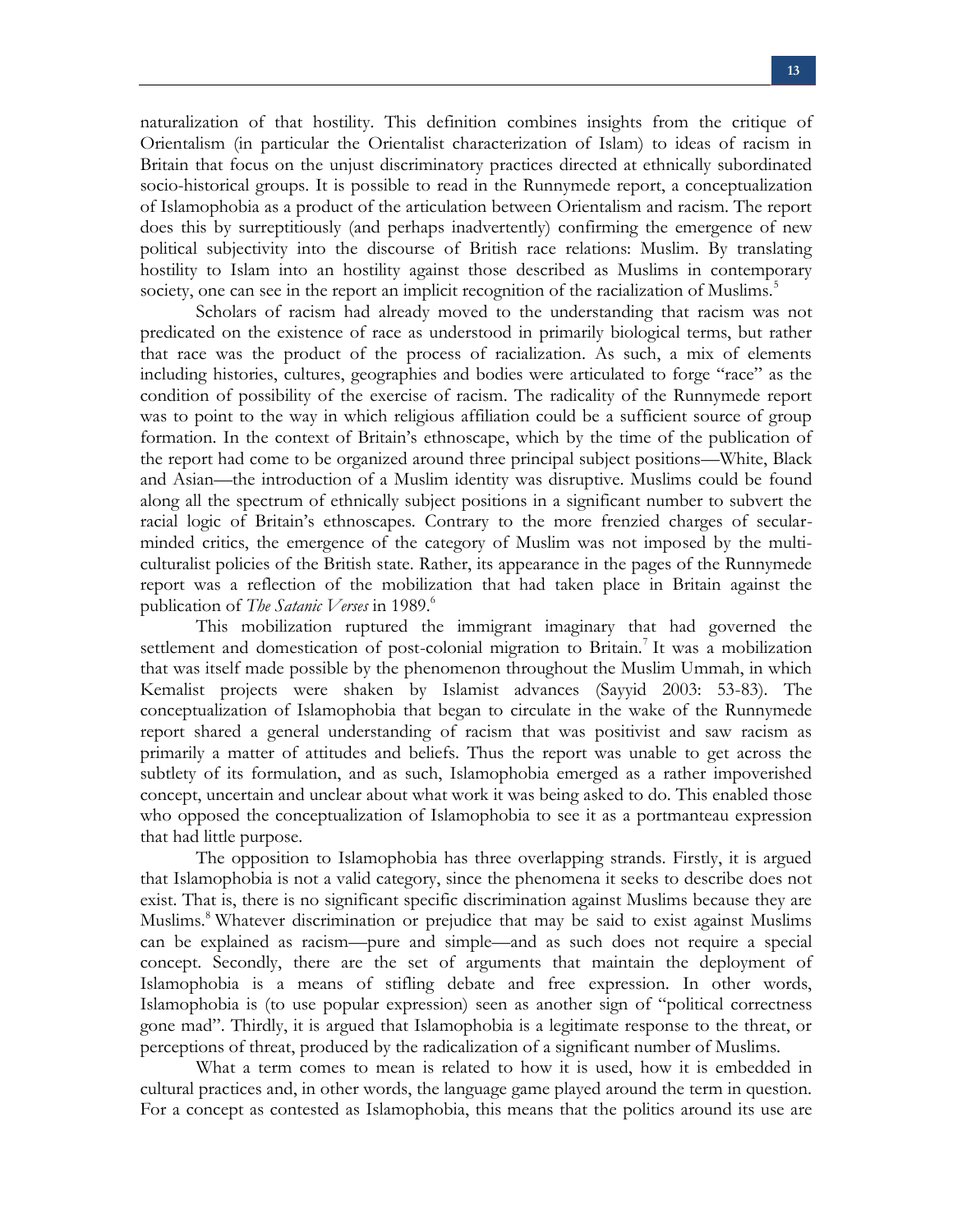

far more visible than the politics around the use of many other terms and an ostensive definition would not work. Nor would an approach that seeks to analyze Islamophobia into its constituent elements, which is a common way of trying to define a category.<sup>9</sup> To have a measure of Islamophobia, we need to be able to sketch out the main frontlines in the politics evoked by Islamophobia. The politics of Islamophobia are constituted by a struggle between the opponents of the concept and its advocates. The opposition to the category straddles the conventional differences between left and right. Similarly, the advocates of Islamophobia cannot be neatly grouped along pre-existing political allegiances and solidarities: in its ranks are included both conservatives and leftists. This rearranging of the normal axis of conflict in Western plutocracies, demonstrates the disruptive effect of the disclosure of a Muslim political subject position.

Those who favor the use of the category of Islamophobia argue that Islamophobia is a means of describing a situation that would otherwise go unreported and unattended. Arguments that support the concept of Islamophobia point to the work done by categories such as anti-Semitism and racism in mobilizing opposition to these forms of injustice. Islamophobia is then prized as the means by which to suggest a mechanism for the reduction of injustice directed at Muslims. Islamophobia is not about the "hatred and fear of Islam" or Muslims. The range of activities covered by Islamophobia exceed its common formulations; rather it occurs as a response to the problematization of Muslim identity. This is similar to the way in which Brian Klug (2013: 474–475) points out that what is important is not that anti-Semitism is simply an expression of intense hostility toward Jews or Judaism, but rather what is at stake is that anti-Semitism defines Jewishness in such way that it impoverishes the ability of those designated as Jews to elaborate their sense of what it means to be Jewish. Similarly, more than an expression of hatred or fear, Islamophobia needs to be understood as an undermining of the ability of Muslims as Muslims, to project themselves into the future. The manner in which Islamophobia is expressed and made manifest are diverse. This makes it difficult to say that Islamophobia has one specific feature that is hidden behind all its various occurrences. There is no essence to Islamophobia; instead there is a series of overlapping elements that constitute a coherence based around a notion of what Wittgenstein described as a family resemblance.<sup>10</sup> It is possible to see how a gesture, a speech, and a police action can all be aspects of Islamophobia reflecting not an underlying unity, but a series of overlapping similarities. Thus the definition that this article introduces is to see Islamophobia through the range of its deployments, rather than through its purported essence or its constituent elements. The various ways in which Islamophobia is used to describe situations are conditioned by the specific cultural, socioeconomic and historical factors that have influenced the way in which Islam can be performed.

The performance of Islam is staged in four distinct theaters (Sayyid, 2010: 3). Firstly, there is Muslimistan, which is a group of countries socially and culturally dominated, either informally or formally, by the Islamicate. For all practical purposes, this means countries in which a very large percentage of the population would define themselves as Muslim.<sup>11</sup> Very often Islam would have some constitutional privilege accorded to it; for example, Islam defined as a state religion. Muslimistan approximates the membership of the Organization of Islamic Cooperation (OIC) with one or two anomalies, such as the inclusion of Mozambique, but the exclusion of Bosnia-Herzegovina. The second theater is formed by territories in which Muslims are a clear minority, marginal to the national narrative, even though their presence is simultaneous to or predates the formation of the state; for example, the Muslim populations of India, Russia, China and Thailand. The third theater where Islamophobia is performed, is in territories where Muslims are represented mainly as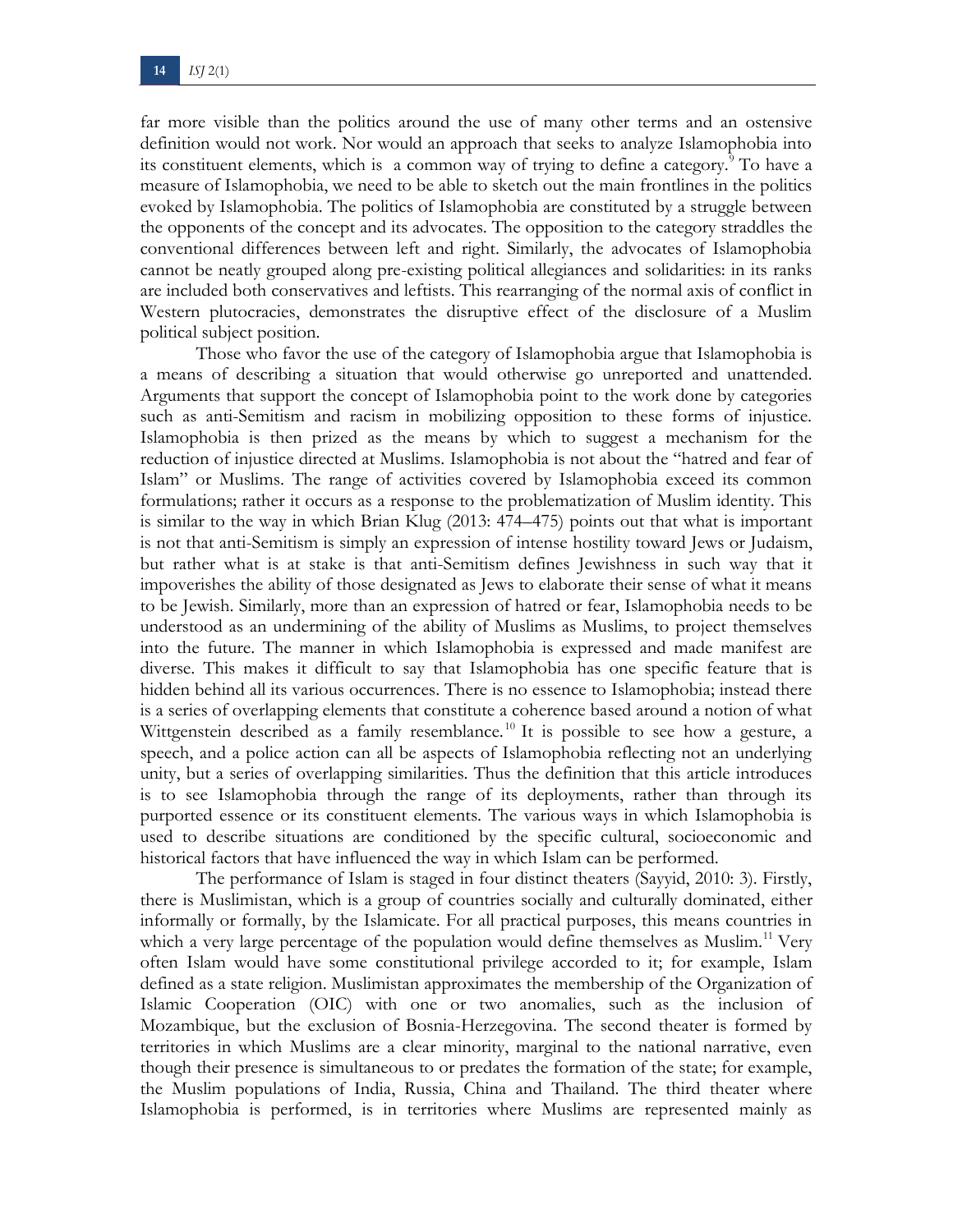immigrants. Many of these countries are Western plutocracies, but this not exclusively so. The fourth theater, is one in which the Muslim presence is negligible and the Islamophobia that is performed is vicarious or virtual. Countries in large parts of Central Africa or most of South America would be included in this group. These four theaters condition the range of contexts and variety of forms that Islamophobia can take. The different ways in which Muslims are disclosed is crucial to the way in which Islamophobia is articulated.

# *THE REPERTOIRE OF ISLAMOPHOBIA*

In my discussion of *Things to Do in Denver When You're Dead* I said that when characters use the phrase "Give it a name" it is a call for an explanation. I came to this conclusion by seeing that various times throughout the film when the characters use the phrase, the response is an explanation. The meaning of the term could not have been understood analytically (by breaking it down its constituent parts), it could only be understood by seeing the range of its uses. In this section, I want to try and describe the various actions and attitudes that are most commonly described as being covered by the term.

The list is not exhaustive but indicative, and there is no claim that all these actions occur with equal intensity, or are comparable in terms of the level of harm that they may inflict. They are simply the types of things that can get described as being Islamophobic. The use of multiple examples of what is described as Islamophobia is a useful way of explaining (as opposed to just trying to define) this concept. Wittgenstein's discussion of family resemblance occurs as he gives one example after another of the meaning of the concept "game". He shows by a multiplicity of examples that even though there is no common property to various uses of the term, it is possible to see a network of associations by which we can understand that chess, solitaire, soccer, football and hop-scotch are all games. The purpose of drawing out the repertoire of Islamophobia, is to elucidate the kind of behaviors that can potentially be understood through deployment of the category. It is possible to group the activities described as Islamophobic in six main clusters.

Firstly, there are manifestations of Islamophobia through attacks on persons perceived to be Muslims. These attacks can be committed by random individuals or by semiorganized or organized groups acting together. These can include: shouting abuse, pushing, spitting, pulling hijabs from Muslim women, various forms of beating and, of course, can culminate in murder. What is common to all these incidents is that they target Muslims, the violence is unprovoked and that they occur in public settings such as the street or the park. Secondly, one can identify Islamophobia in attacks on property considered to be linked to Muslims: mosques, cemeteries, business premises. These attacks may include vandalism (broken windows, hurling pig's heads into mosques, graffiti), arson, desecration of Muslim graves. Thirdly, there is the Islamophobia represented by acts of intimidation. These actions would be organized since they would involve a number of persons acting in concert to intimidate a population that is perceived to be Muslim or friendly to Muslims.<sup>12</sup> The form of intimidation may include marches through areas with large Muslim populations. It may include advertising campaigns warning of the danger of Islam, as well as, the burning of Qur'an or demonstrations against building of mosques or cultural centers. What distinguishes these sets of actions is the degree of coordination requiring the expenditure of social and financial capital. The fourth cluster of Islamophobia can be described as that which may occur in institutional settings, in which those perceived to be Muslims receive less favorable treatment than their peers in comparative positions within the same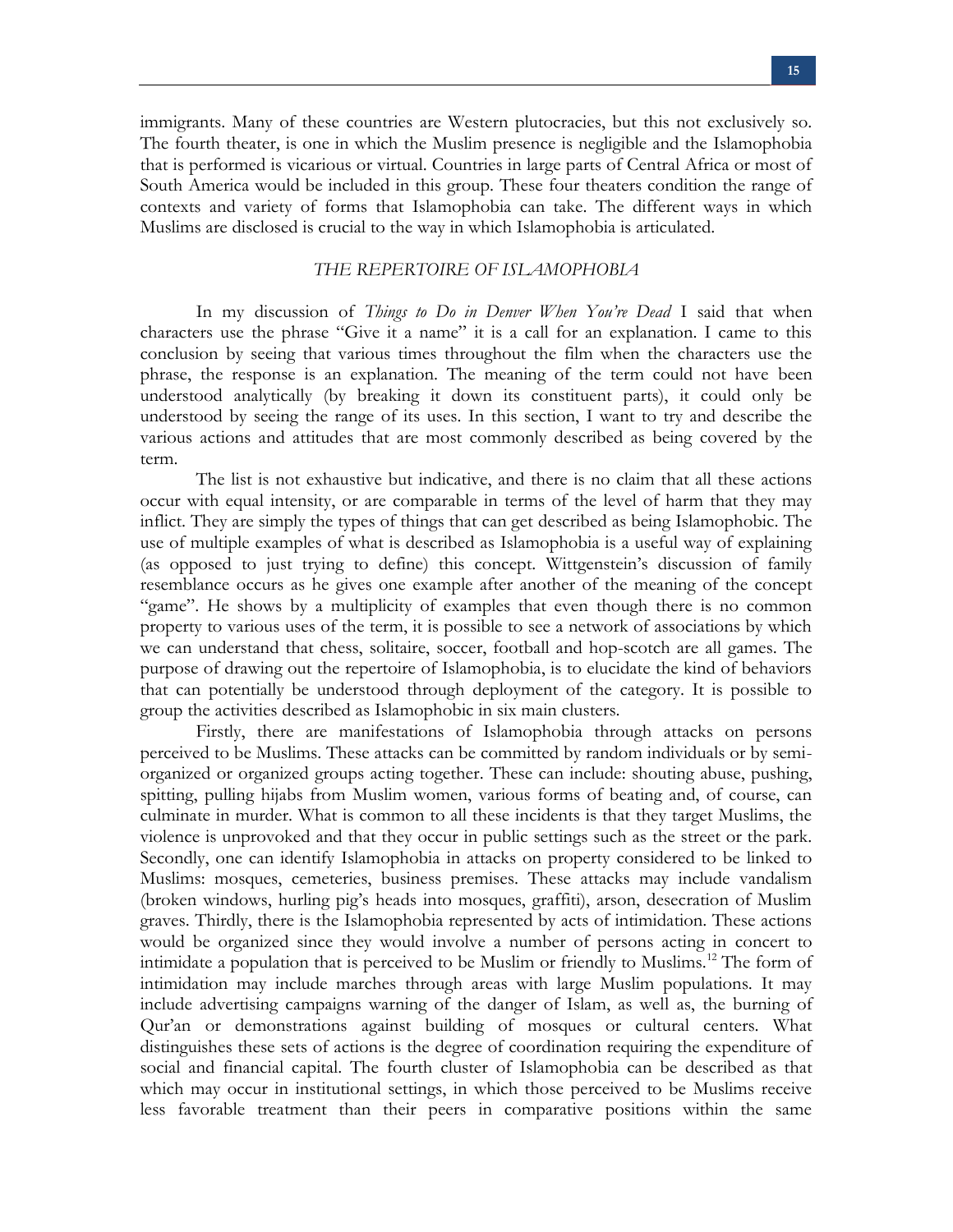

organizations. Such behavior may take the form of harassment, bullying, pointed jokes, distribution of tasks, and assessments of performance in which those considered to be Muslims are subject to adverse treatment or comment. The range of examples could include (but would not be restricted to) the serving of ham sandwiches for Muslims in a university research center tasked with understanding Islam, or an implemented dress code that places greater burden on those perceived to be Muslims than other staff in the same organization. It can occur when the rationalization for decision-making in organizations includes elements that arise from tropes associated with Islam and its cognates. Thus, a Muslim may be refused promotion and the rationalization may be that he or she is radical, or does not know how to behave in a mixed gender workplace. Some of these organizations may be part of an institutional ensemble that makes up the state, while others may be private. Again, this cluster of Islamophobia is not necessarily directed or coordinated by a state project, rather its occurrence is a subject of absence of robust anti-discrimination legislation or culture, or the inclusion of Muslims within the ambit of such measures even if they exist. The fifth cluster of Islamophobia refers to incidents in which there is a sustained and systematic elaboration of comments in the public domain that disparage Muslims and/or Islam. This disparagement could be more or less subtle. For example, publishing the Qur'an with Muhammad listed as the author or recycling medieval Christian polemics as the "truth" about Islam or reading specific crimes as being motivated by Islam or Muslim culture.<sup>13</sup> This form of Islamophobia could be articulated on internet hate sites, newspapers, magazines, or other media. It may be in factual or fictional programs. The form of Islamophobia can also inform policy and opinion, and may be the ground for state interventions and regulations. It could also be part of the common sense of a society—that set of unexamined assumptions and beliefs that circulate in any society.

The above five sets of Islamophobia tend to be carried out by individuals or organizations (private or public). The state may facilitate them through benign neglect or refusal to provide adequate safeguards, or to challenge such actions, but it is not actively or openly involved in the perpetuation of these incidents. There are, however, other aspects of activities that are described as being Islamophobia in which the state (in the form of its functionaries) plays an active role. These can include intensification of surveillance of Muslim populations using technology, agent provocateurs, and paid informers. Such surveillance maybe carried out by what can be described rather loosely as the secret police (that is, state agencies tasked with clandestine operating procedures).<sup>14</sup> In addition to these secret police operations, there is an Islamophobia of the criminal justice system in which those deemed to be Muslims are perceived to be treated less favorably than others. This can be the result of differential sentencing, difference in the frequency of being stopped and searched by police officers. State policies could also be used to restrict expression of Muslimness—for example, limiting the building of mosques, regulating Muslim dress (bans on the burqa). What makes these sorts of activities appear to be Islamophobic is the degree to which they place extra burdens on sections of the population which are mostly Muslim.

What is clear about these performative clusters of Islamophobia is that most of the actions that constitute the repertoire of Islamophobia are not exclusive; they can be found in performances of anti-Semitism and racism in general. This raises the question about the exact relationship between Islamophobia, racism and anti-Semitism. To map out the contours of this relationship it is necessary for me to sketch out my understanding of racism.

The category of racism (as distinct from the category of race) first emerges in the 1930s to describe the experience of primarily people of Jewish heritage living under Nazi rule. Why was the concept of racism needed to describe these experiences? The Nuremberg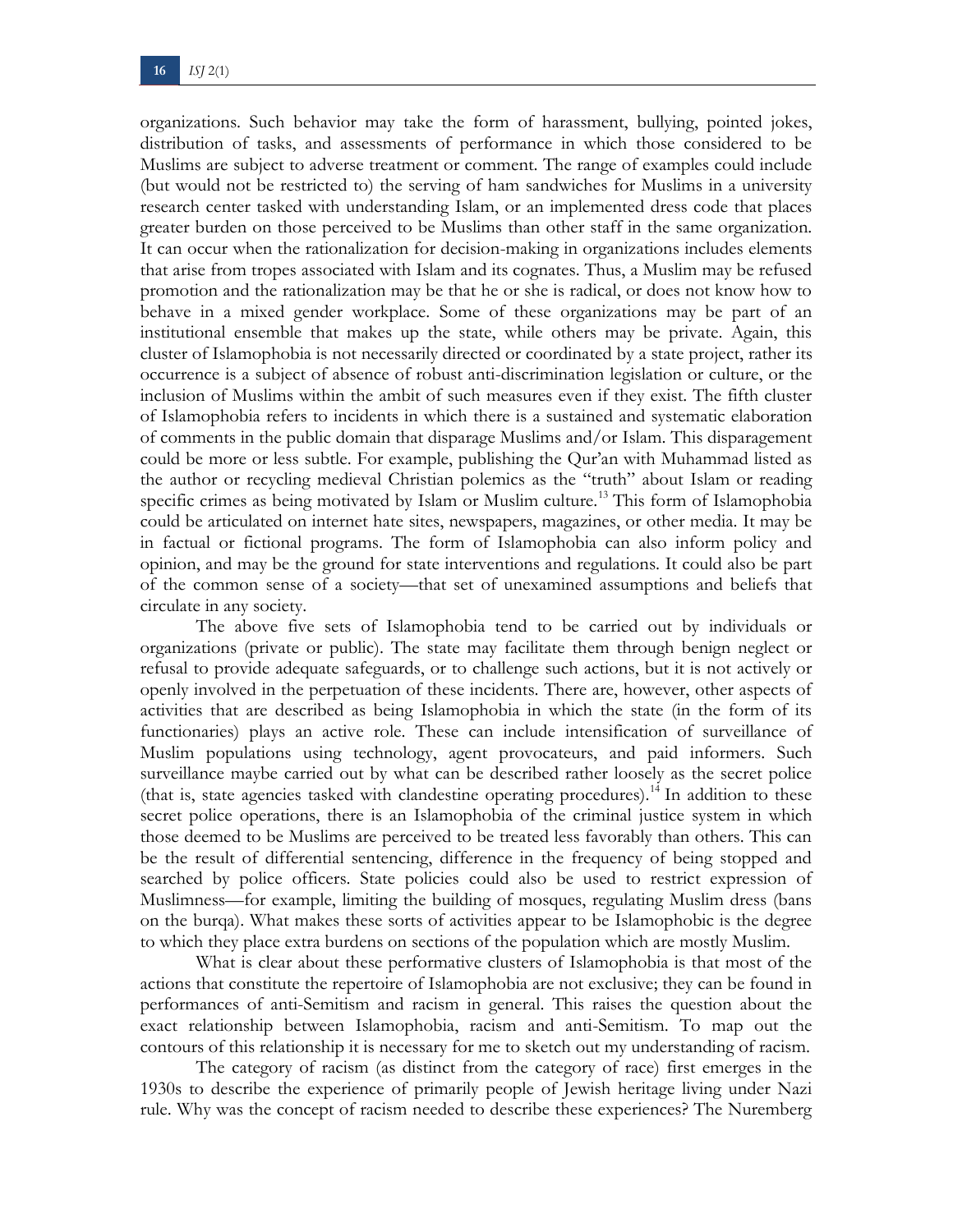Laws and the associated legal and extra-legal practices were very similar to what was going on throughout the rest of the world, in which European settlers or administrations regulated the conduct of what were deemed to be non-European peoples. One way of describing this ensemble of practices and institutions would be colonialism. The colonial frame refers not only to the empires of the British, French, and Dutch but also the "inner empires" in which European settlers confronted indigenous peoples of the Americas and Australasia. All the techniques of social exclusion, segregation and marginalization were already operating under the heading of colonialism: concentration camps, discriminatory legal codes, repression through native collusions, semi-official systems of violations—none of these were new to European practice or the innovation of the Nazis, so why not use the concept of colonialism to describe the phenomena, why the need for racism? One way of understanding Nazism is to understand it as the application of European colonial rule to the interior of the European continent. Racism emerges to account for the application of colonial rule in the heartlands of Europe, while still maintaining the difference between West and non-West, which was constitutive of the colonial world order.

This conceptualization of racism has a number of consequences. Firstly, it extrapolates from the policies of the Nazi regime the range of racist expressions and in doing so helps to foster a notion of racism as the antithesis of liberalism (Hesse and Sayyid, 2006: 13–31). Liberalism can be presented as an antidote to racism so that its complicity with racial logic is disavowed. This not only exceptionalizes racism, but also ideologizes it; that is, racism emerges as an abhorrent belief system, the product of an abhorrent regime that has ceased to exist (Hesse, 2007: 643–63). Thus the racism inherent in the European colonial enterprise—be it British, Spanish, French, Portuguese, Dutch, Russian, Belgian or American—is elided. The second consequence of this conception of racism is that it establishes the scientific and biological foundation of racism. Racism becomes centered on the existence of race understood as a biological phenomenon (this explains the effort made by biologists and others to deny that the category of "race" had any basis in science).

The split between racism and colonialism means that Islamophobia appears to be different from racism. It cannot be contained within the field of domestic policy, since one of the particularities of Muslims is that they are a transnational people. Thus, the borders of the nation-state are not adequate to contain all of them. Furthermore, it is difficult to find a biological locus for Muslims. Muslims are not a 'race' and being a Muslim is not the same as having a biological identity that cannot be easily changed. Thus Islamophobia, unlike classical assumptions of discriminatory practices such as anti-Semitism, sexism, homophobia, racism and so forth, seem to rest upon a subject that is not given by nature. Therefore, being Muslim is considered to be a matter of choice in a way that being a Jew, a woman, a Roma or gay is not (The conundrum of Islamophobia is that despite its expressions, which echo those found in anti-Semitism and racism in general, there is a degree of uncertainty about the construction of the subject of Islamophobia. If Muslims are not a race or even a lineage (which they clearly are not) then what are they? Is not being a Muslim similar to being a communist or liberal, that is, a matter of belief rather than fate? It is true that one may have a great deal of investment in a position one adopts, and this investment may seep into other aspects of one's life, but it is a position that can be abandoned or changed, it is not hardwired in human biology. The contrast with other forms of discriminatory practices and Islamophobia rests, to large extent, on the degree of voluntarism in being a Muslim that is perceived to be absent in racism or anti-Semitism.<sup>15</sup>If there is mutability to being a Muslim, then many of the acts that are presented as manifestations of Islamophobia can be seen as being expressions of other kinds of violations. The category of Islamophobia depends on the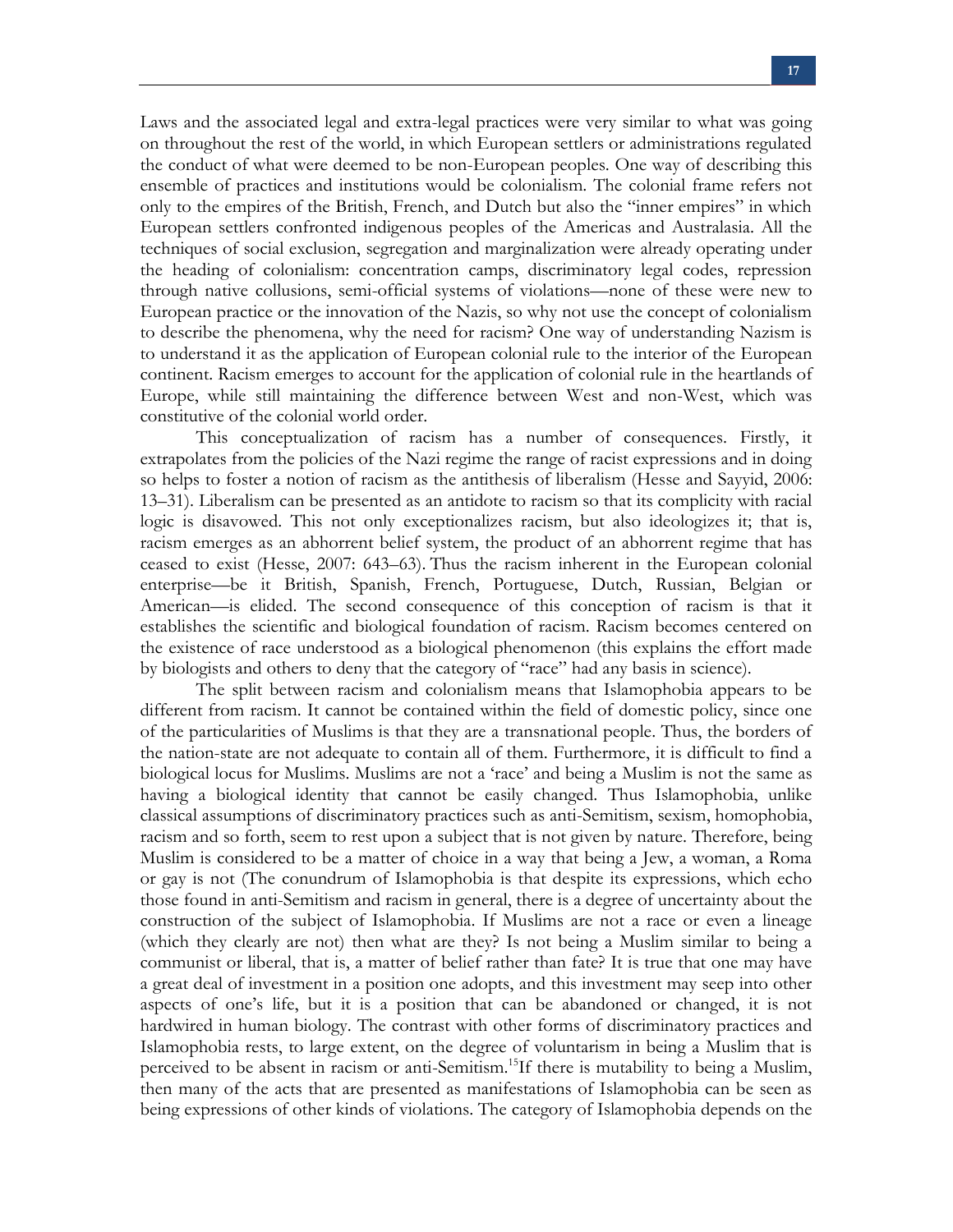existence of a Muslim subject position. Muslims are not only targets of Islamophobia, but also those conscripted into resisting it.<sup>16</sup> What exactly is a Muslim?

Any answer to this question has to begin with an acknowledgment that being a Muslim is an over determined subject position; being a Muslim cannot mean being nothing else, and thus whatever a Muslim is, she is also many other things including racial or ethnically marked in various ways. The "throwness" of humans, however, is not simply reducible to the biological. For example, our diets are not based exclusively on what we can physically eat, but rather are culturally conditioned so that consumption of foods that are considered distasteful in particular cuisines can produce a visceral reaction. Human bodies are read through culture, history, science, geography—they never appear directly totally unmarked. Sometime during the long sixteenth century, a particular type of marking emerged as one of the main ways in which social identities were constructed. This social construction of collective entities began to take the form of races, a category that began to be dominated by scientific discourse. The discovery of races, however, remained rather imprecise and repeatedly failed to correspond to the idea of distinct species to be found in zoology. Not only were there frequent taxonomic disagreements, but the establishment of various miscegenation laws and taboos pointed to the difficulty of policing the frontiers between different 'races'. Thus from the very beginning the category of 'race' (like most other categories) was implicated in social and cultural imaginaries.. Racial marking does not arise from a distinct biology. The process of forming a 'race' is not akin to the process of discovering new species of wildlife, races were not found but created. Racialization does not depend on biology. It is precisely the impossibility of biology to make races that makes it possible to see the construction of 'races' as collective identities produced by social processes.

The idea that Muslims have a choice to be Muslim or not, and that their failure to make the correct choice is based on fear or ignorance is a popular belief. The idea of choice, however, does not take into account why Muslims should, en masse, choose not to be Muslims. There have been three major instances of the de-Islamization of Muslim populations, that is, Muslim communities, en masse, ceased to perform as Muslims and often lost any sense of being Muslim or awareness of Islam. The first such instance refers to the conversions and expulsions carried out by the Iberian monarchs following the fall of Granada in 1492. Most Muslims became converts to Catholicism and, under the watchful eye of the Inquisition, lost most of the distinctive practices associated with Islam (e.g. prohibition on the consumption of pork). The Islamicate traces in Iberia are largely (but not exclusively) to be found in the language and architecture. The second instance refers to the process of de-Islamization among the enslaved of the Atlantic plantation economies.<sup>17</sup> It is estimated that perhaps one third to half of all enslaved Africans taken from Africa to the Americas were Muslim (Diouf, 1998:46-48). Under the harsh conditions of the plantationslavery, assemblage of the traces of this Islamicate inheritance were erased; so much so that as Sherman Jackson points out, the emergence of the African–American Muslim community in the early twentieth century had no direct relationship with even the "memory" of its previous Islamicate traces (Jackson, 2005: 38-45). The third major instance of de-Islamization was carried out by communist authorities with varying degrees of success. In some countries, such as Albania, the secularization drive was able to produce a population in which the awareness of being Muslim was lost or marginal. Historically, the mass de-Islamization of Muslims has tended to only occur in the context of regimes that were inherently violent, and authoritarian.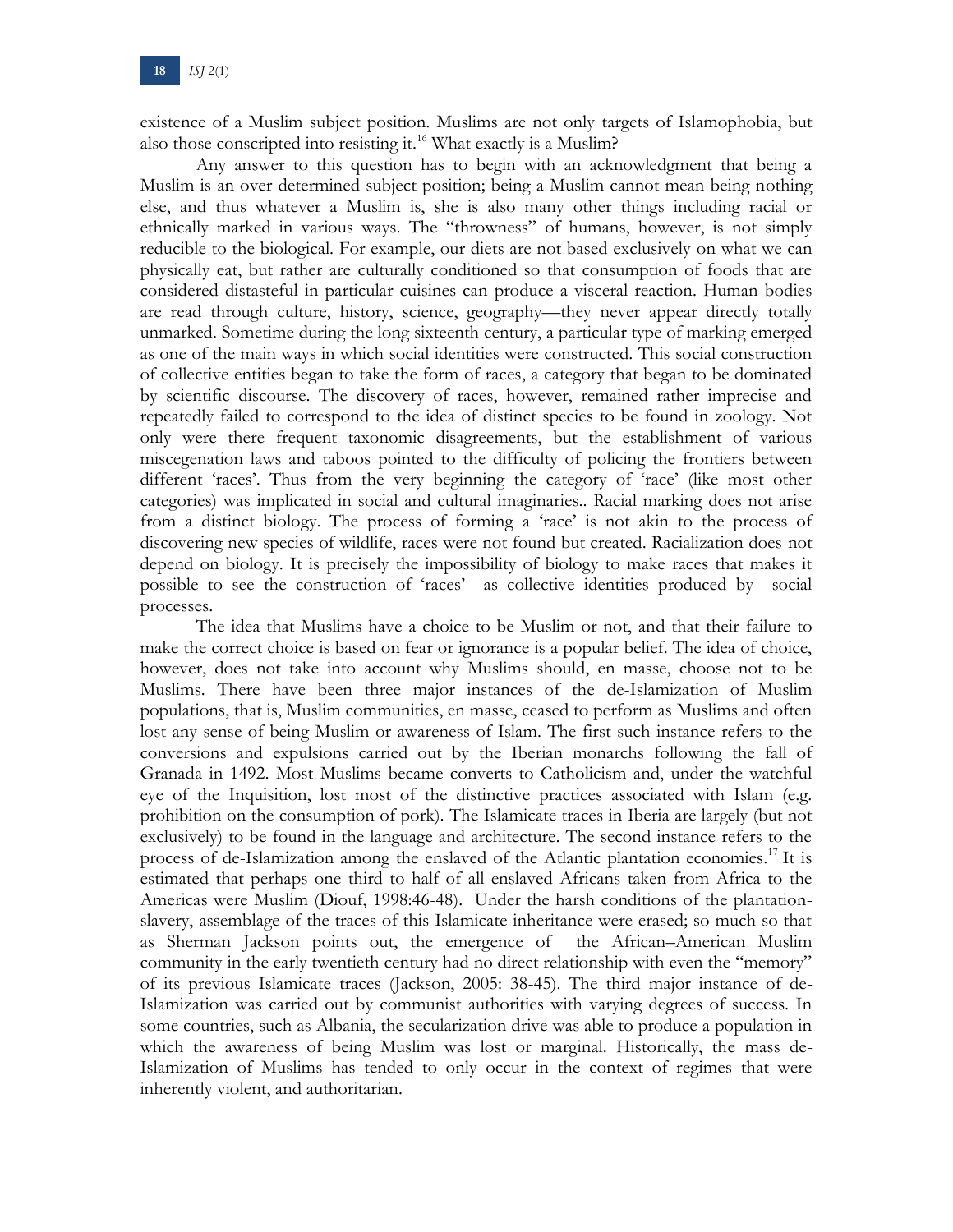#### *RACIALIZED GOVERNMENTALITIES*

David Theo Goldberg's conceptualization of the racial state might be useful in understanding the institutional ensemble through which Islamophobia is disclosed. Goldberg's Althusserian reworking of Gramsci (Goldberg, 2002: 105) allows him to conceptualize a racial state as state that "defines populations in racially defined groups" (Goldberg, 2002: 110). These definitions are then used for the purposes of regulation (social, legal, economic, cultural registers) that make possible the shift from government to governmentality, which comes to define the modern state. Goldberg goes on to distinguish racial states from racist states. He argues that the former are basically state formations that have emerged in modernity and racial logics and are hardwired into the very infrastructure of these entities:

Modern states and racial states are deeply entwined, the conditions of the latter bound up with possibilities of the former, the histories of the former at once accountable in terms of the projected spatialities and temporalities of the latter. Modern states are racial in their modernity, and modern in their racial quality, their raciality. (Goldberg, 2002: 7)

In contrast, racist states are those in which racist logics are "…explicitly defined as the principal (and 'principled') state project" (Goldberg, 2002: 114). With the end of the formal apartheid regime in South Africa we saw the dismantling of the last major racist state. The post-racial appears in the space vacated by the racist state. The end of racism that the post-racial announces is a reconfiguration of racial rule by abandonment of racist logics as a principle state project. Goldberg's emphasis on the state as the engine of racist rule is an important corrective to the view of racism that focuses on its emergence and regulation as an affair of civil society.

Islamophobia is a form of racialized governmentality. It is more than prejudice or ignorance; it is a series of interventions and classifications that affect the well-being of populations designated as Muslim. This does not mean that there are no emotional, cultural or religious investments and expressions in the articulation of Islamophobia, but rather that Islamophobia is a language game directed toward the undermining of a distinct Muslim identity. In other words, if we understand Islamophobia as the regulation and disciplining of Muslims by reference to a Westernizing horizon (Sayyid 2010, 15-17), it means accepting that this hostility to Muslims is neither necessarily emotional ("hatred") nor religious ("Muslims as infidels") or cultural ("Muslims as outsiders") but rather political.

Islamophobia has so far not been disclosed as the principal state project of any current state formation. This, however, does not mean that Islamophobia has not been integrated into the racial state. There is no reason why the incidence, range and intensity of Islamophobic phenomena cannot be calibrated. The logical extreme of Islamophobia would be the elimination of Muslims. This elimination can occur in two forms: one would be physical destruction of Muslims, which would be genocide. The other form would be what would be described as de-Islamization, which would involve the erasure of a Muslim identity. Based on the historical precedents mentioned above, it should be possible to isolate the various institutional arrays geared toward the elimination of a distinct Muslim identity.<sup>18</sup> The degree of de-Islamization would help demarcate a number of stages of Islamophobia, allowing it to be measured in ways that provide policymakers with milestones against which they could assess the efficacy of measures to combat Islamophobia. In what follows, I provide thumbnail sketches of the manner in which Islamophobia has been crystallized in terms of its principal agents, arguments and attitudes.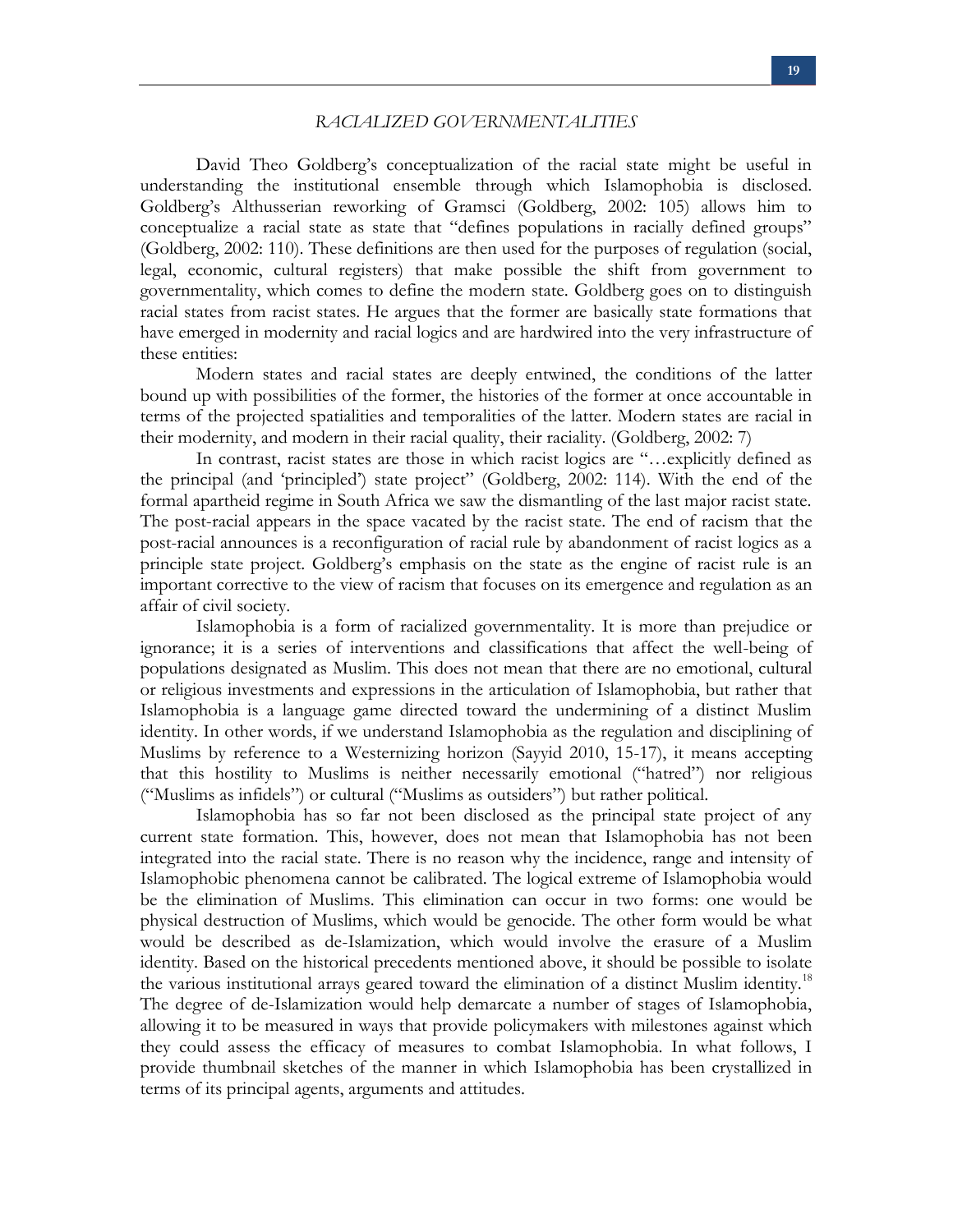- i. One can imagine a society in which de-Islamization is explicitly proclaimed and practiced. The de-Islamization policy is instutionalized in the machinery of the state as well as the organs of civil society. This would analogous to Goldberg's racial state. Such an entity would approximate the post-Granada regimes in Spain, or the policies pursued in communist countries like Albania. Islamophobia is official policy.
- ii. A state in which policies and practices are implemented that are deemed to be Islamophobic, even though the state denies that charge.
- iii. A country in which there are significant and vocal organizations demanding measures that are considered to be Islamophobic. These organizations are no longer simply marginal and their opinions are echoed by senior politicians.
- iv. A country in which there are demands for Islamophobic measures to be implemented, but these demands are continually challenged and organizations and opinions exist that challenge Islamophobia.

Let us recap: in this article, I started by arguing that the act of naming is essential to the process of problem formation. I then went on to show the way in which the invention of Islamophobia enables the analysis of various forms of violence, violations, discriminations and subordinations that are directed toward Muslims. By referring to the multiplicity of examples and contexts, I showed the range of experiences that can be marshaled by the category of Islamophobia. I then went on to draw a taxonomy of Islamophobic institutional ensembles. There remains, however, a lacuna between this taxonomy and the various experiences that can be described as Islamophobic. If I were of a foundationalist persuasion, I would either not see the lacuna or more likely, not consider it a problem. Alas, my faith in anti-foundationalism does not allow me this luxury. I want to draw out the dimensions of this lacuna by referring once again to the article by Brian Klug (2013). To show us the problem of identifying anti-Semitism, Klug imagines a bus journey where a number of characters witness a bus conductor asking a rabbi to get off the bus. The question arises as to whether such an act is anti-Semitic. Is the rabbi thrown out for infringing some rules (e.g. not smoking) or for being identified as a Jew or being misrecognized as a Muslim (Klug, 2013: 476–478) ? The point of the parable is that there is "no algorithm" that determines for us whether the actions of the bus conductor were anti-Semitic (ibid: 477). Reading anti-Semitic behavior, like reading any behavior, is a doggedly interpretive activity that has to be learned. An example of this arises when people arrive in racial societies where they are ethnically marked. It can take years for them to make sense of the way in which others react and respond to them and understand those ways as being aspects of racism. How can we say with certainty that such an act is Islamophobic or racist or anti-Semitic? The short answer and this is how I read Klug—is that we cannot. Often the first response to discovering the meaning of an action is to seek the intention behind it. An Islamophobic act is one behind which there is Islamophobic intent. This, however, not only defers the problem from action to intention, but also moves it to the terrain where there is no apodictic way of understanding anyone's intention. Imagine a murderer who claims that his actions were motivated by the orders he received from his neighbor's dog. It is unlikely that in contemporary society such an explanation would be considered valid. We would not accept that the motivation behind the murder was obedience to a demonic dog. Imagine, however, that these murders took place in medieval European society, in which case possession by a demonic dog would be a sufficient explanation. In contemporary Western society, the medicalization of "deviant" behavior would require an explanation that would emphasize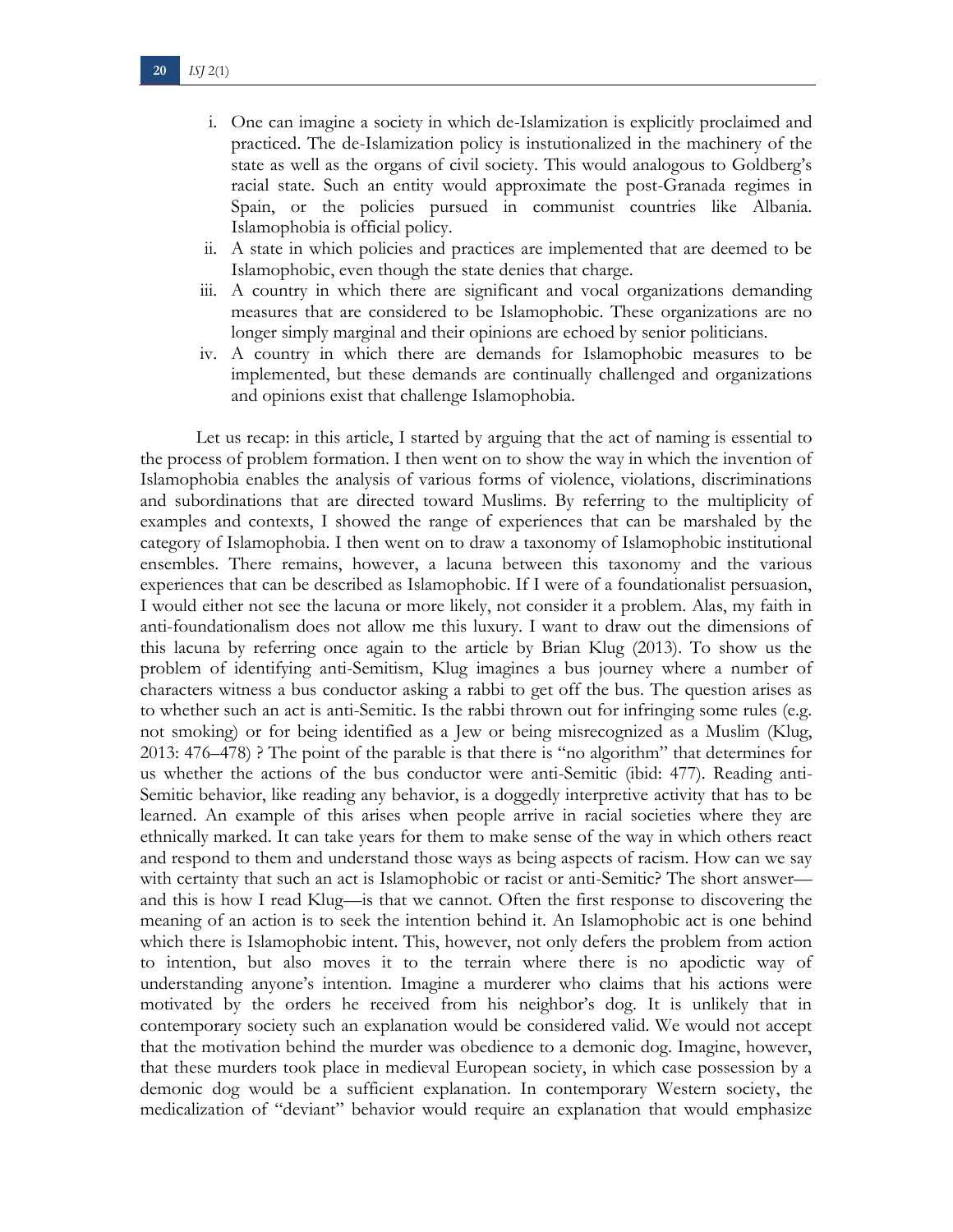perhaps psychic trauma and childhood abuse as motivating factors (and cunning murderers often resort to this sort of reasoning as a means of mitigating their guilt). Accounts of motivation and intention are culturally conditioned. As result of the anti-colonial struggles, the Holocaust, and the Civil Rights movement in the United States, there have been transformations in large parts of the world where anti-Semitism and racism have been recognized as forms of cruelty and there has been a general socialization about how to read these behaviors. For example in the United States, 300 years of racist rule has forced African–Americans and to some extent others to be able to read racism in its multiple complex and subtle forms. Racism has to be socialized, its conventions and constructions are internalized in the enunciation of particular forms of subject formation. To know whether the bus conductor who evicts a rabbi is endorsing anti-Semitism depends on the arguments that are made, the network of associations in play in the event; in other words, the occurrence of anti-Semitism is a rhetorical activity. This does not mean it does not have effects or that it is somehow trivial. Rather, in the absence of algorithms, only persuasion and interpretation can help us in understanding what is or is not anti-Semitic. There are some people who will always see anti-Semitism and there are those who will never see it. In between are those whose understanding of what actions constitute anti-Semitism would depend on being able to navigate the cultural codes and conventions that suggest whether a particular act is anti-Semitic or not. Learning to see anti-Semitism, racism or Islamophobia requires a skilled familiarity with particular language games. Reading racism or anti-Semitism (and I would argue Islamophobia) is the skilled following of networks of associations and making arguments; in other words it is a rhetorical activity.<sup>19</sup>

# *READING ISLAMOPHOBIA*

If being an Islamophobe (or if you prefer, committing Islamophobic acts) is a learned activity, then so is detecting it, pointing to it and condemning it. If it is a learned activity then there is something to be said for the level of proficiency an individual may acquire. One analysis of the way in which humans learn sets of skills is based is the so-called Dreyfus model. This model has gained wide acceptance in various fields including medicine and the military. The model is based on Heideggerian recasting of phenomenology. According to Dreyfus and Dreyfus, the process of learning a skill has five identifiable discrete stages: novice, advanced beginner, competent performer, proficient performer, and expert. Within each of these levels are not only differences in skills, but also differences in the way in which skills are acquired. The movement from one level to the next is neither certain (in some tasks very few will become proficient—such as playing a musical instrument, in others most people who undertake them will–such as driving), nor is it linear, that is being an expert is not a quantitative extrapolation of skills required at novice level, but rather a qualitative jump. The Dreyfus model makes a major distinction between the first three skill levels (novice, advanced beginner and competent performer) and the final two skill levels (proficient performer and expert). The first three levels are based on distinction among those whose acquisition of skills is increasingly skilled but explicit rule-following. The final two levels are based on distinction among those whose skill levels are based on intuitive, holistic mastery of context (Flyvbjerg, 2001: 21). The response to racism illustrates these two means of learning. Individuals and organizations become aware of racism through often crude and clumsy check-lists, which often leave those who are proficient in reading racism unsatisfied, since their understanding of racism and its effects is not based on rulefollowing but on a *coup d'oiel*. Setting up a rubric for assessing the configurations of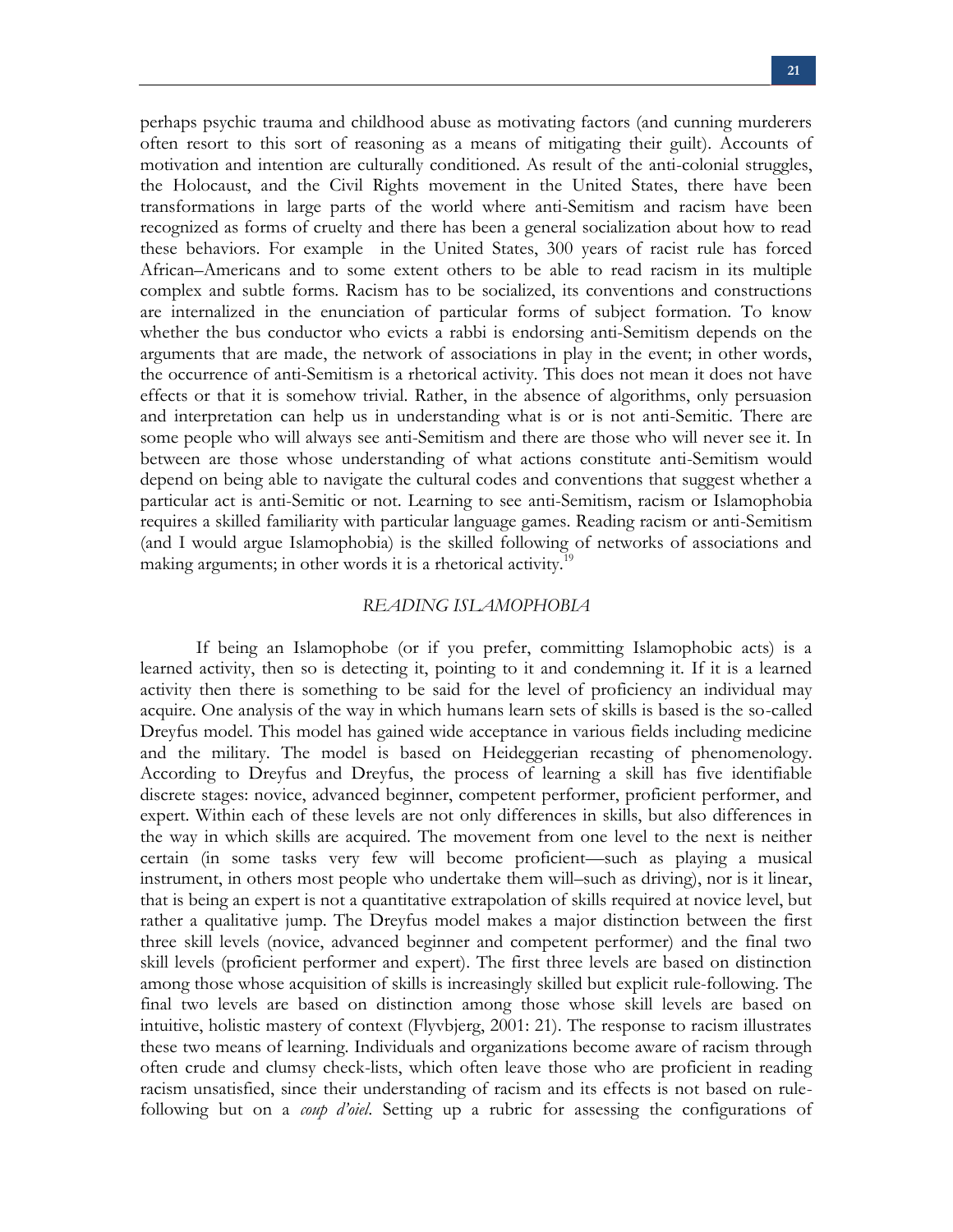

Islamophobia does not (cannot) evade the necessity of interpretation. Interpreting Islamophobia (or anti-semitism or racism) is not a subjective practice, but rather a skilled one in which there has to be a sufficient degree of overlap between one's reading and the other readings in play in the culture at the time. One way to understand the different responses to the occurrence of Islamophobia is to focus on variations in skill levels of the reading on offer. Some people who have had intensive and frequent experience of Islamophobia can often detect it with great acuity, and share that knowledge with similarly skilled readers. This expert understanding of Islamophobia, however, is not the result of individual qualities, since what counts as Islamophobia is what a particular framing considers to be Islamophobic. This, of course, is a historically situated understanding.

I have indicated that the performance of Islamophobia is a complex multi-faceted operation that is simply not reducible to questions of the representations or whether images of Muslims and Islam reflect closed or open views. Islamophobia is not just idiosyncratic eruptions reflecting social or psychological profiles of the perpetrators, but rather its occurrence has to be seen in specific assemblages. By identifying these assemblages it should be possible not only to take a measure of Islamophobia, but also to take counter-measures against it. Conventional strategies for diminishing Islamophobia often take the wellintentioned but also well-worn form in which authoritative speakers are asked to make declarations along the lines that "Islam is a religion of peace" or that "Muslims are not homogenous" or "the majority of Muslims are moderates". While in a moment of urgency such declarations may have some part to play, on their own they are unlikely to counteract Islamophobia. These declarations apparently challenge the idea that Islam is a religion of violence, or all Muslims are extremists; but this exchange takes place in a context in which Muslims continue to be narrated in subaltern positions, and thus, are easily countered by assertions that Muslims are extremist or Islam is violent. The logic of Islamophobia in its various forms is a relationship of domination.

The end of Islamophobia will come about when the hierarchy that makes it possible dissolves. Countering Islamophobia requires the dismantling of the assemblages that make it possible. These assemblages are specific, and while any strategy would need to be as granular as the circumstances of the occurrence of Islamophobia, it may be useful to suggest that the most successful means of ending a relationship of domination – is to facilitate and empower those who are its subjects. Counter-measures against Islamophobia have to be more than just refutation of the claims made by Islamophobia; ultimately, they have to tell different stories not just in words but also in deeds. These alternative stories need to abandon a Westernizing horizon as a common destiny.

## *CONCLUSION*

In this paper I have made three main claims: (1) that ontic approaches to Islamophobia cannot do justice to the concept, (2) that a Heideggerian –Wittgensteinian approach to Islamophobia is better than what is currently in play, (3) that it is possible to use such an approach to open a conversation with public policy. To describe a phenomena as Islamophobic is not to disclose a pre-existing pattern of behavior. To name something as being Islamophobic is a constitutive act; it enables the gathering of disparate elements into recognizable formations of cruelty and injustice, which is the first task of making demands for their rectification. To account for Islamophobia in a way that can make a difference in social policy requires an understanding of it that sees it as a definite issue, not simply as an amorphous mass of tangentially related attitudes and beliefs. The implicit demand is that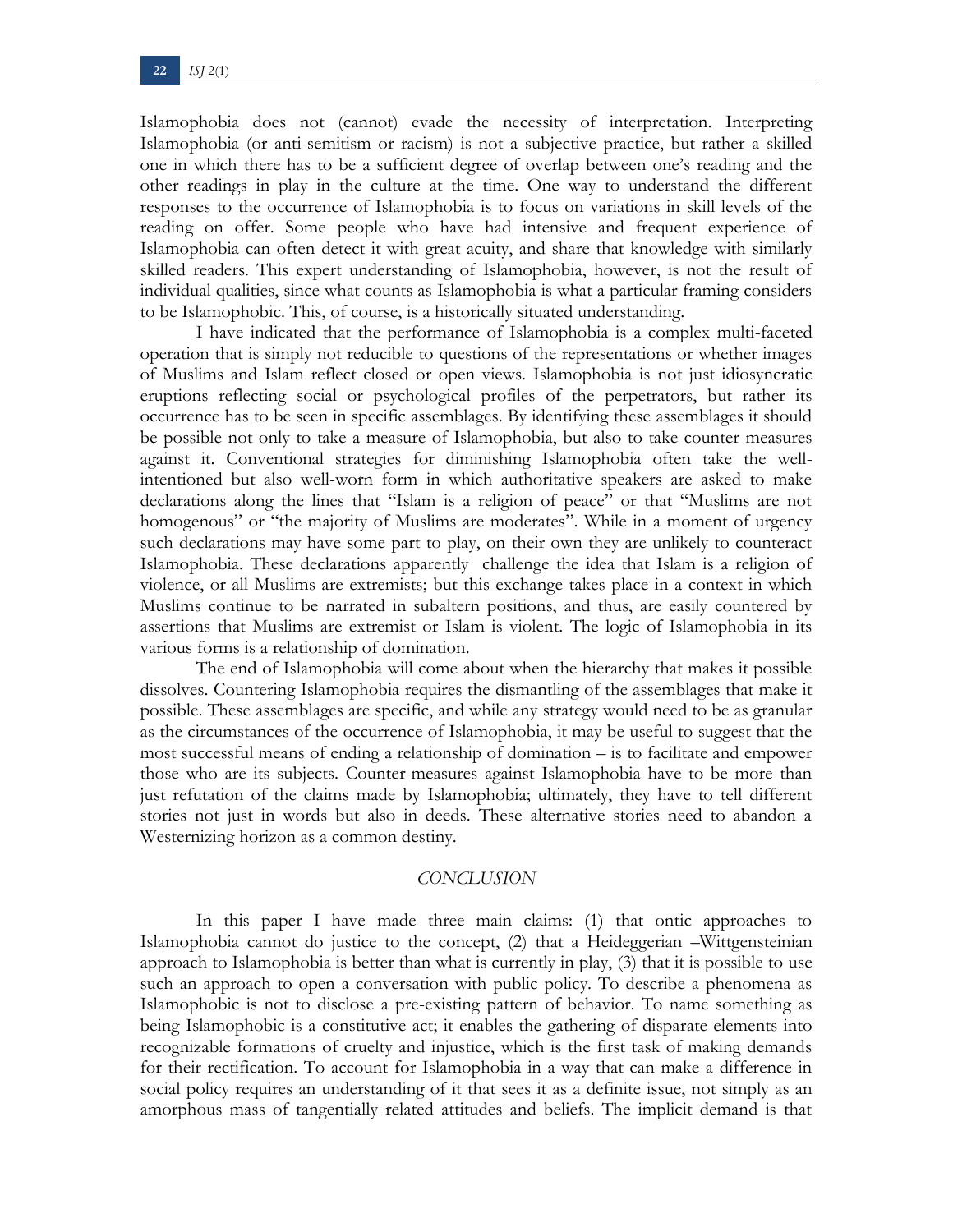Islamophobia should be measurable in ways that produce evidence, which could be the basis of a rational policy. The difficulty, of course, is that Islamophobia is so contested as a concept that any evidence for its occurrence is unlikely to be forthcoming as such. This is simply because there is little agreement on what Islamophobia entails and therefore what evidence would support or undermine it. In this article, I have argued that it is important to clarify the conceptual haze surrounding Islamophobia so as to better understand what kind of ameliorative measures can be taken. To this end, I have suggested that it is important to understand Islamophobia as belonging to the family of racism. I have also suggested a Heideggerian phenomenological understanding of knowledge acquisition, which ties in with a Wittgensteinian-inspired understanding of the language game, played around the category of Islamophobia which allows a us to measure Islamophobia phronetically. The emergence of Islamophobia points to two key developments: firstly, Islamophobia posits a post-racial subject that is subjected to exclusionary practices. Secondly, Islamophobia marks the transformation in the balance of power and anxieties generated by the de-centering of the West. Naming something 'Islamophobia' is a way of alerting us to the persistence of the racial in the post-racial. Much of the opposition to the deployment of Islamophobia reminds us of the post in the post-racial. $^{20}$ 

# *ACKNOWLEDGEMENTS*

I would like to thank Abdoolkarim Vakil, Ian Law and Brian Klug for their comments and encouragement, like wise I would like to thank Shvetal Vyas-Pare for assistance in preparation of the manuscript.

## *ENDNOTES*

<sup>1</sup> To what extent cinematic representations mirror the actual use of slang by American criminal fraternity or to what extent American criminals use the language of fictional gangsters to sound like authentic gangsters is not that clear cut.

<sup>2</sup> For details about phronetic social science see Flyvbjerg (2001).

<sup>3</sup> It's not always clear whether it is some Muslims or potentially all Muslims who are the source of threat. One of the common tropes of Islamophobic discourse is the slippage from the few and the some to the many and then the all.

<sup>4</sup> See Vakil (2010:23-44) for more details about the genealogy of Islamophobia.

<sup>5</sup> The Runnymede Trust is registered charity and was founded in 1968 as independent think-tank dedicated to producing research for the furtherance of race equality. It has produced a number of landmark reports and research on the challenges of multi-ethnic and multi-cultural Britain.

<sup>6</sup> See Khan 2006 for a succinct description of the interplay with international and national mobilizations which facilitate the opposition to the publication of *The Satanic Verses*.

<sup>7</sup> For details of the immigrant imaginary see Sayyid (2004).

<sup>8</sup> This position is most forcibly argued by Kenan Malik on many occasions and across many platforms, see Malik (2009).. See also Hasan (2009) for similar critique of multiculturalism as facilitating conservative Muslim practices and groups.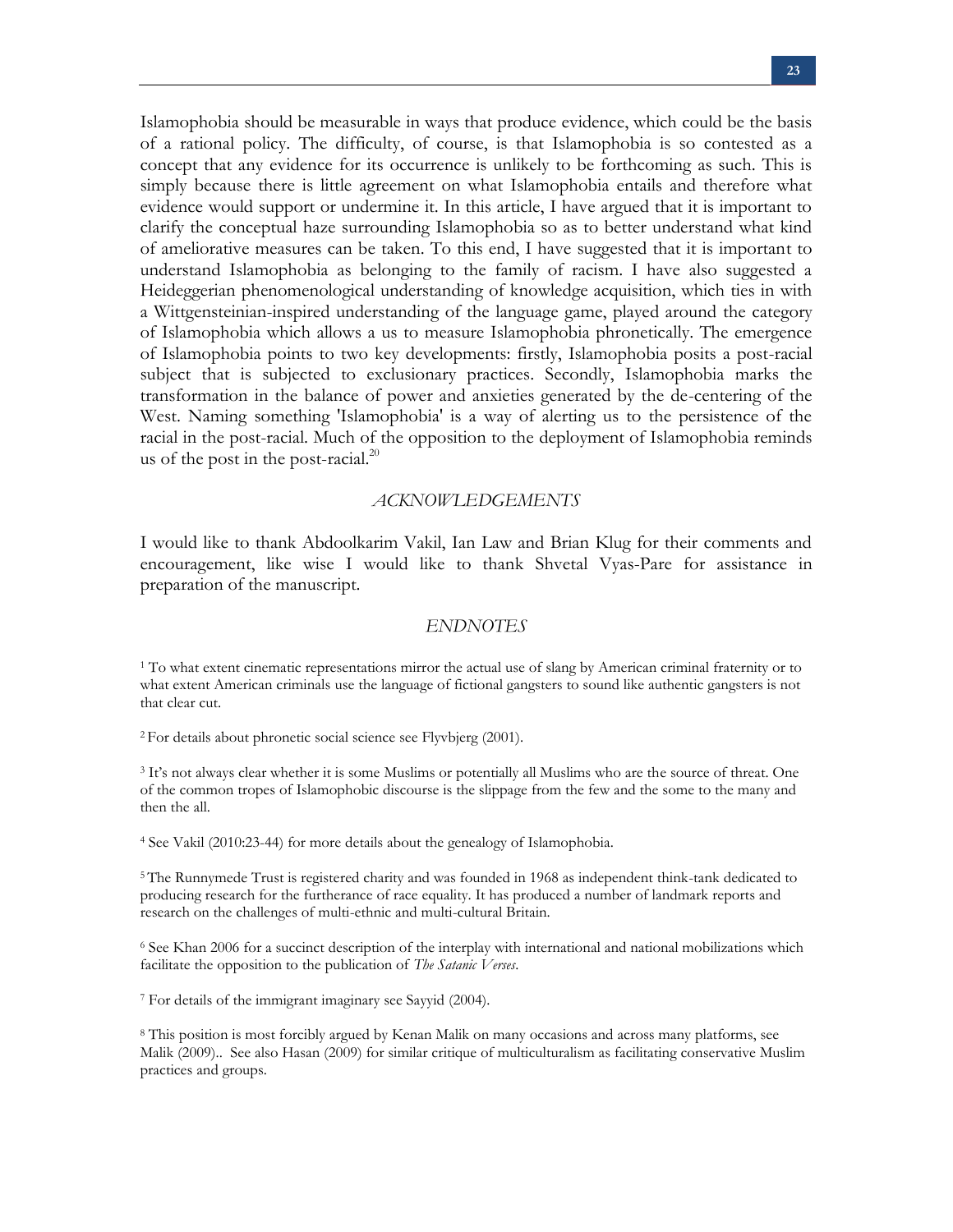

<sup>9</sup> See the discussion by Baker and Hacker on the prevalence of this analytical approach to the definition, which they trace within Western philosophy from Plato to the early Wittgenstein (2004: 184–190), as they suggest the legitimate use of a definition maybe no more than to circumscribe the range of an enquiry.

<sup>10</sup> For an elaboration of the concept of family resemblance see Baker and Hacker (2004: 191).

<sup>11</sup> Recently the OIC has declared that in future its membership will be restricted to countries in which at least fifty percent of the population is Muslim. This would halt attempts by India and Russia to seek full membership.

<sup>12</sup> The Muslim–Marxist–Multiculturalist alliance that Brevik railed against to justify his massacre against young members of the Norwegian socialist party was not a just a personal delusion. The existence of such a \*convergence is one of the key tropes of Islamophobic discourse found among neo-conservatives and their fellow travellers.

<sup>13</sup> Websites such as Jihad Watch, Bare Naked Islam, Campus Watch, Atlas Shrugs, Gates of Vienna, just to name a few, are replete with these kinds of stories, allegations and assertions.

<sup>14</sup> See Hatem Baizan's (2012) comparison of the FBI clandestine operations against Civil Rights organizations and individuals and recent counter-intelligence operations against those they consider to be Muslims terrorists.

<sup>15</sup> See Meer and Modood (2010) for an elaboration of this argument.

<sup>16</sup> I do not mean that all Muslims oppose Islamophobia but rather that most of them experience its effects, and that makes it difficult for them to be indifferent to it. The existence of Muslims who repudiate the concept of Islamophobia should not be more surprising than the existence of highly problematic liminal figures that are said to inhabit worlds produced by racialized hierarchies: the 'self-hating Jew', 'Uncle Tom' or 'vendidos'...

<sup>17</sup> Diouf (1998) details the spirited manner in which enslaved African Muslims tried to maintain their religious identity in the Americas, thus the de-Islamization that occurred was not because of a weak attachment to Islam, but rather the enormous effort made to prevent these Muslims from being Muslim.

<sup>18</sup> Francois Soyer (2013: 408–410) draws a chilling parallel between the quest of Philip II and his advisors for "a final remedy" to the Morisco problem and Nazi designs for a final solution.

<sup>19</sup> I am using rhetoric in the sense that Stanley Fish deploys as being synomous with anti-foundationalism, see Fish, 1990, 343-340.

# *REFERENCES*

- Bazian, Hatem, Bazian.'s 2012. Muslims- Enemies of the State: The New Counter-Intelligence Program (COINTELPRO). *Islamophobia Studies Journal*, Spring 2012. 1, 1 165-206.
- Baker, Gordon P., and Peter M.S. Hacker. 2004. *Wittgenstein: Meaning and understanding: Essays on the philosophical investigations*. Oxford: Blackwell.
- Diouf, Sylviane. 1998. *Servants of Allah: African Muslims Enslaved in the Americas,* New York: New York University Press.
- Dreyfus, Stuart and Dreyfus, Hubert L. 1980. *A Five-Stage Model of the Mental Activities Involved in Directed Skill Acquistation*, Washington DC: Storming Media.

Fish, Stanley. 1990. *Doing What Comes Naturally.* Oxford: Oxford University Press.

Flyvbjerg, Bent. 2001.*Making Social Sciences Matter*.Cambridge: Cambridge University Press.